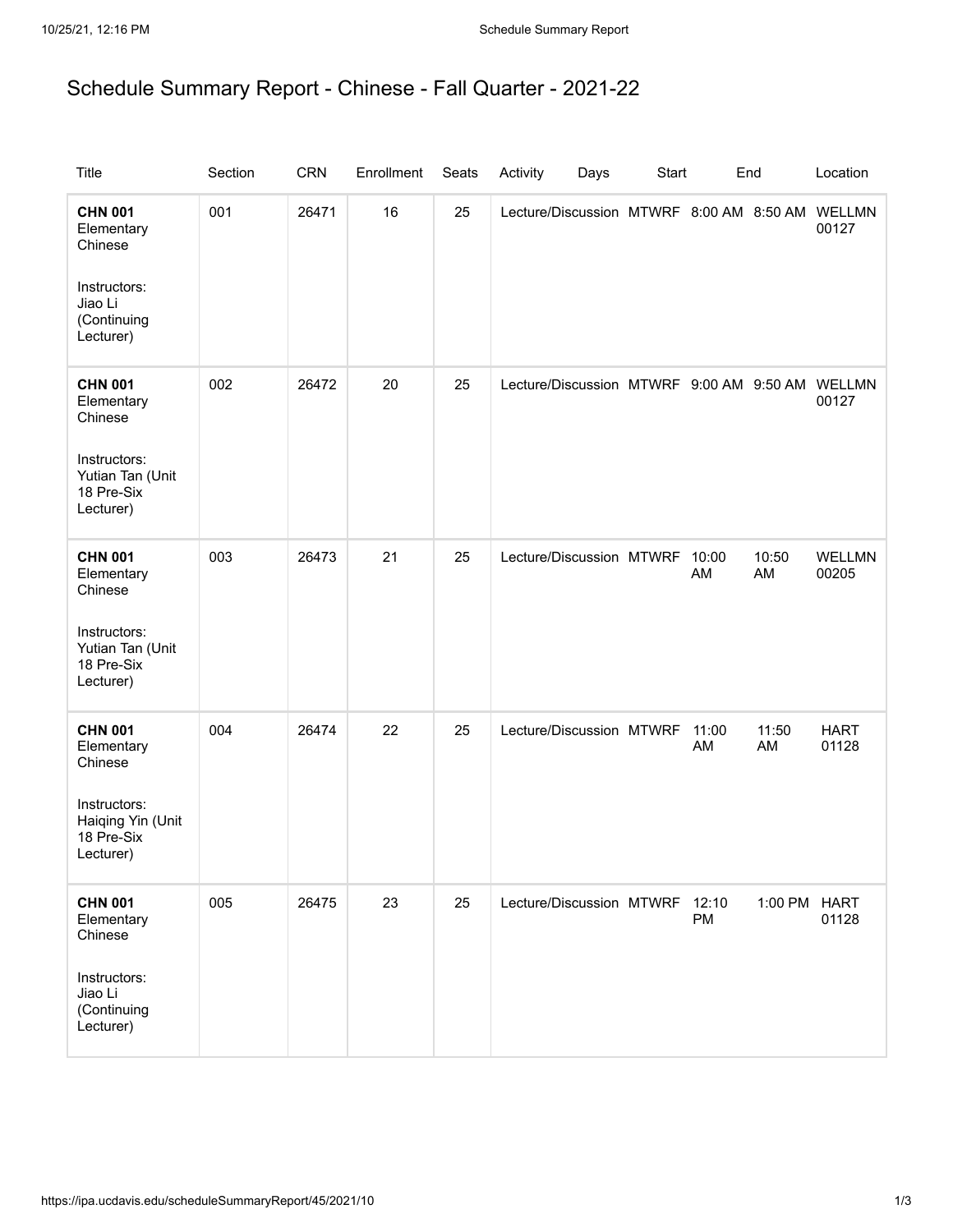## 10/25/21, 12:16 PM Schedule Summary Report

| <b>Title</b>                                                                                                          | Section | <b>CRN</b> | Enrollment | Seats | Activity                                 | Days         | Start    |             | End         | Location                        |
|-----------------------------------------------------------------------------------------------------------------------|---------|------------|------------|-------|------------------------------------------|--------------|----------|-------------|-------------|---------------------------------|
| <b>CHN 001BL</b><br><b>Accel Written</b><br>Chinese I<br>Instructors:<br>Haiqing Yin (Unit<br>18 Pre-Six<br>Lecturer) | 001     | 26476      | 17         | 25    | Lecture                                  | <b>MTWRF</b> | 12:10 PM |             | 1:00 PM     | <b>OLSON</b><br>00167           |
| <b>CHN 002</b><br>Elementary<br>Chinese<br>Instructors:<br>Ling-Yu Lu<br>(Continuing<br>Lecturer)                     | 001     | 26477      | 16         | 25    | Lecture/Discussion MTWRF                 |              |          | 10:00<br>AM | 10:50<br>AM | <b>OLSON</b><br>00167           |
| <b>CHN 003</b><br>Elementary<br>Chinese<br>Instructors:<br>Jiao Li<br>(Continuing<br>Lecturer)                        | 001     | 26478      | 19         | 25    | Lecture/Discussion MTWRF 9:00 AM 9:50 AM |              |          |             |             | WELLMN<br>00203                 |
| <b>CHN 004</b><br>Intermediate<br>Chinese<br>Instructors:<br>Yu Li (Unit 18<br>Pre-Six<br>Lecturer)                   | 001     | 26479      | 16         | 25    | Lecture/Discussion MTWRF                 |              |          | 12:10<br>PM | 1:00 PM     | <b>OLSON</b><br>00267           |
| <b>CHN 004</b><br>Intermediate<br>Chinese<br>Instructors:<br>Yu Li (Unit 18<br>Pre-Six<br>Lecturer)                   | 002     | 26480      | 15         | 25    | Lecture/Discussion MTWRF 11:00           |              |          | AM          | 11:50<br>AM | <b>OLSON</b><br>00141           |
| CHN 011 Great<br><b>Bks Of China</b><br>Instructors:<br>Yutian Tan (Unit<br>18 Pre-Six<br>Lecturer)                   | 001     | 52966      | 35         | 35    | Lecture/Discussion TR                    |              |          |             |             | 4:10 PM 6:00 PM WELLMN<br>00109 |